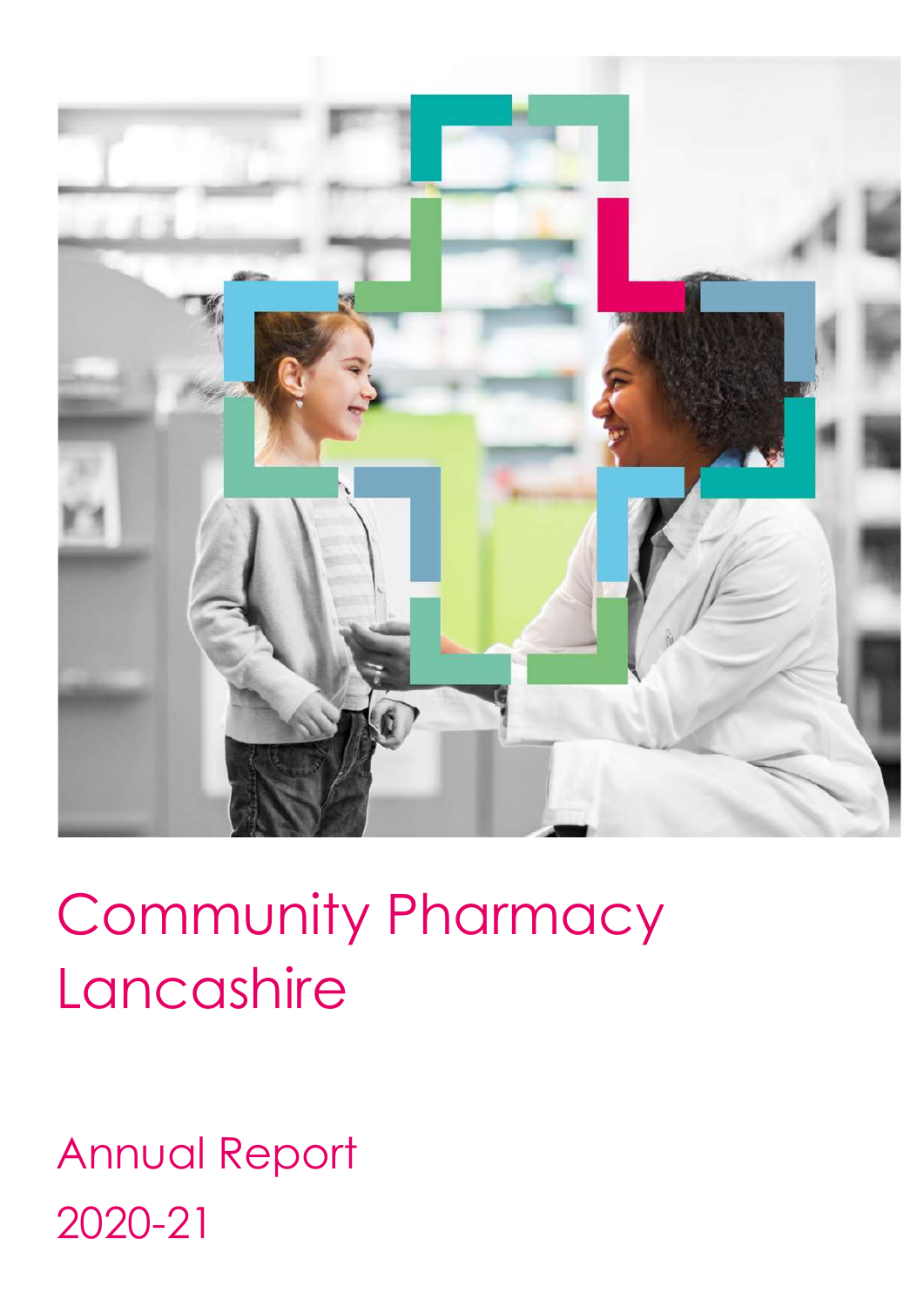# **Contents**

- Contents
- Chair's Report
- View from a New Committee Member
- Chief Executive Officer's Report
- Finance
- Governance
- Choose Health
- CPL Membership 2020-21and Team
- CPL's Vision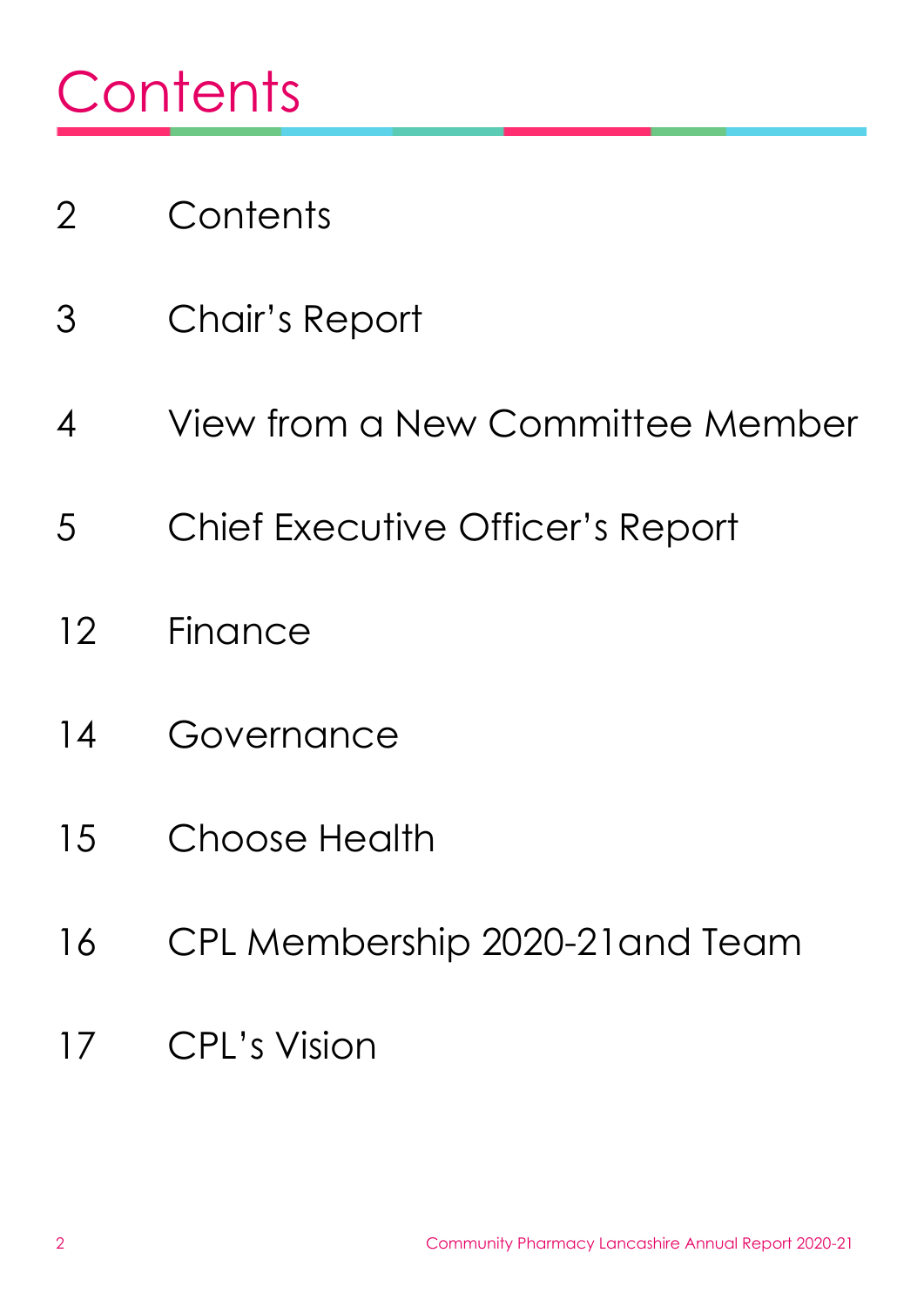### Chair's Report

Let's not beat around the bush, the 2020/21 year has probably been the most challenging and rewarding period for community pharmacy in its long history. We've all been, and continue to be, working under incredible amounts of pressure and are doing so with a huge amount of pride and sense of privilege that our communities have become unquestionably reliant and increasingly appreciative of.

Our teams continue to amaze us in terms of their resilience and selflessness, and it feels we have finally become synonymous with our primary care colleagues, that we are not only part of the NHS family, but rather a critical element at the front door to it, giving the millions of people daily that need it, the unrivalled access to face to face care, more often than not without the need for an appointment. Pre pandemic, this was taken for granted. In this new world, having continued to, and in many cases expanded, we have finally started to receive the plaudits we have long deserved.

We of course will look back at this period, in years to come, and for those of us in the thick of it, there will be a mixture of emotions, a sense of pride, feelings of disbelief, upset at the loved ones we sadly lost to this awful disease but the togetherness it created amongst our wonderful teams. But what is incredibly important to me, and something I believe we must all promise one another, as one big community pharmacy family, that we now build on this brilliant platform to both patients and commissioners. Sadly, now is not the time to revel in the positivity that is now being afforded to our sector, but to seize the opportunities from all angles, and leverage all the goodwill we have afforded all our stakeholders for far too long now without just reward.

My colleagues at CPL and the team supporting us have been working tirelessly throughout this year to champion every contractor across our footprint. I am enormously proud and grateful of how our team have rapidly evolved and reacted to work on your behalf ensuring both your needs and rights are met e.g., prompt access to COVID vaccinations for our teams through to capitalising and growing on the various commissioning opportunities.

As is always the case, change is inevitable. We have said goodbye to some valuable colleagues on the committee, with both Nicola Cross (CCA) and Ben Fell (CCA) leaving our board during this year, being recently replaced with Arifbhai Bhuriya (CCA) and Hamzah Hasan (CCA). I am also pleased that Ben has continued in the capacity as treasurer for the committee, providing the stability we need to ensure we navigate through these challenging times and to make the right informed financial decisions on behalf of all contractors.

As a committee and a team, we are acutely aware of the need to improve the way pharmacy contractors are supported and represented both regionally and nationally and for this reason we will continue to engage with the process of the Wright Review, as and when this gathers more appropriate momentum as we start to hopefully come out of the other side of the pandemic.

In conclusion, I would once again like to offer my sincere thanks and congratulations to every single team member across all our pharmacies in the footprint. You have all behaved like heroes and deserve all the plaudits with the wonderful achievements you have had. But do not rest on your laurels now, go out and seize the opportunities. Let's build on this next year and have our most successful year yet. I wish every one of you good health, happiness, and prosperity.

Mike Ball Chair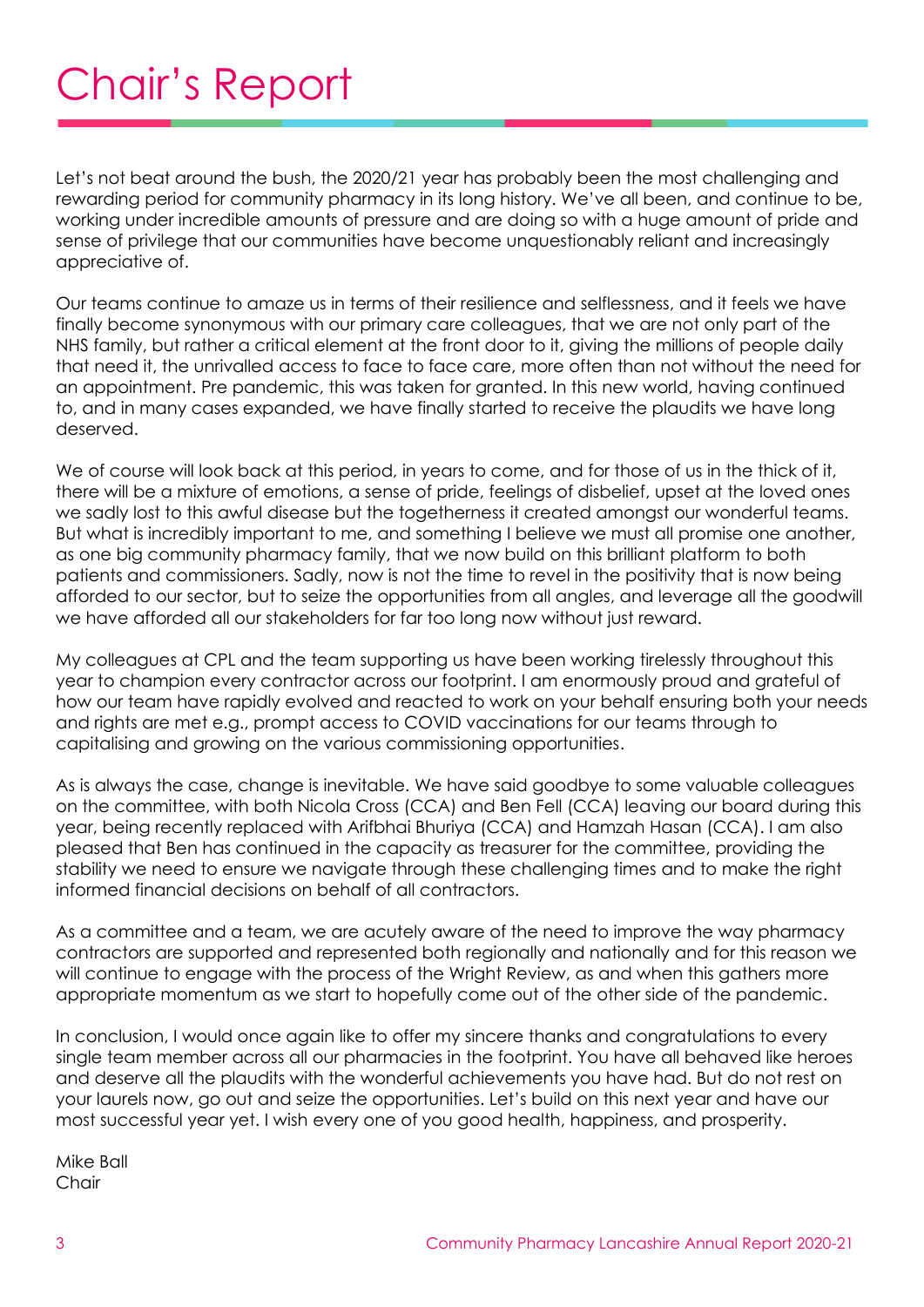### View from a New Committee Member

Having joined Community Pharmacy Lancashire, its scope and variety of work undertaken has really astounded me. The professionalism of the board, its leaders and members bring together a variety of contractors who strive to achieve the best for community pharmacy in Lancashire. As an organization the transparency and resourcefulness to work towards a common goal has really impressed me and has made me proud to be a part of an organization that is inclusive in its decision making of all pharmacy businesses and their respective patients. I believe as the LPC evolves it will help community pharmacy thrive in an ever-challenging marketplace.

Hamzah Hasan

CPL Committee Member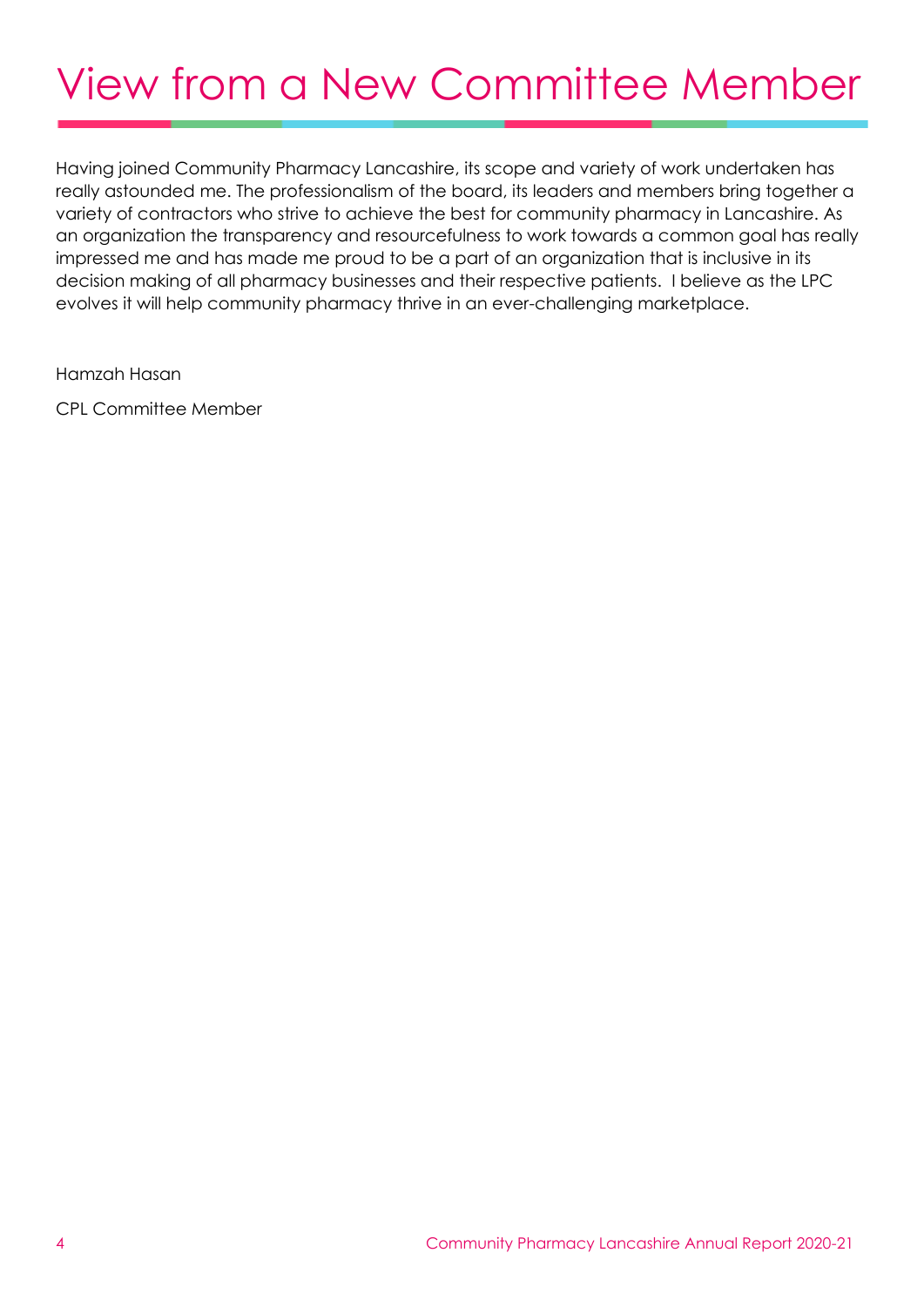### Chief Executive Officer's Report

Welcome to the Annual report for April 2020/21 – a year when the words and phrases such as "unprecedented", "PPE", "The new normal", "Restoration & Recovery", "Reset & reform" closely followed by "COVID vaccination sites" entered our everyday vocabulary and ways of working.

No one has ever seen such a year, yet what I can say is we witnessed the community pharmacy leaders and their teams in our footprint stepping up and facing the tsunami of challenges that the COVID pandemic has presented us with and continues to do so.

It is not possible to describe all the work myself and the team here at Community Pharmacy Lancashire (CPL) have been doing over the past year in supporting you, our contractors, and your teams at the frontline of community pharmacy – in short, we have had your backs. With twelve months of adapting, upskilling, mastering online platforms, providing training, and facilitating Primary Care Network (PCN) meetings in the evenings, lunchtimes – whatever time worked for yourselves.

Swathes of emergency legislation across a broad area changed ways of working almost overnight for all of us, and we worked very hard to keep abreast of these and keep you updated; and all the time you ensured that patients continued to get their medicines in a world of supply chain issues, a sudden spike in dispensing volumes, besieged by worried patients seeking advice and reassurance, stockpiling of essential items, directed Easter Holiday openings; with a backdrop of financial uncertainty. What we do know is that pharmacies were the only primary healthcare professionals that patients could see in person on demand, and we have done our very best to support you in maintaining this access close to home.

#### **Service Provision – Essential**

Both the Healthy Living Pharmacy framework and the Discharge Medicine Service (DMS) have become essential elements of the community pharmacy contractual framework (CPCF).

For those of our contractors in Pennine Lancashire you will be very familiar with the Refer to Pharmacy scheme, that has embraced the DMS service. In terms of our other areas the Hospital Trusts in our footprint are involved in the Unified Medicines Record and Referral project. This project will adopt the approach used in Pennine Lancashire and will run across the Integrated Care System (ICS), giving access to patient records to ensure that services can be delivered with the most up to date patient information. We hope to see this rolled out across our entire footprint by Autumn 2021.

#### **Service provision - Advanced and Locally Commissioned Services**

As a team we have worked to support both contractors and our local commissioners in having to adapt service provision during the lockdowns. CPL worked with commissioners to ensure they knew the availably of community pharmacies and how service provision was being affected by the pandemic restrictions, shielding patients, and in some sectors a furloughed workforce.

Several services were extended to include more pharmacies across Lancashire e.g., end of life/palliative care, with a new palliative care one-hour delivery service commissioned in Greater Preston and Chorley and South Ribble Clinical Commissioning Groups (CCGs).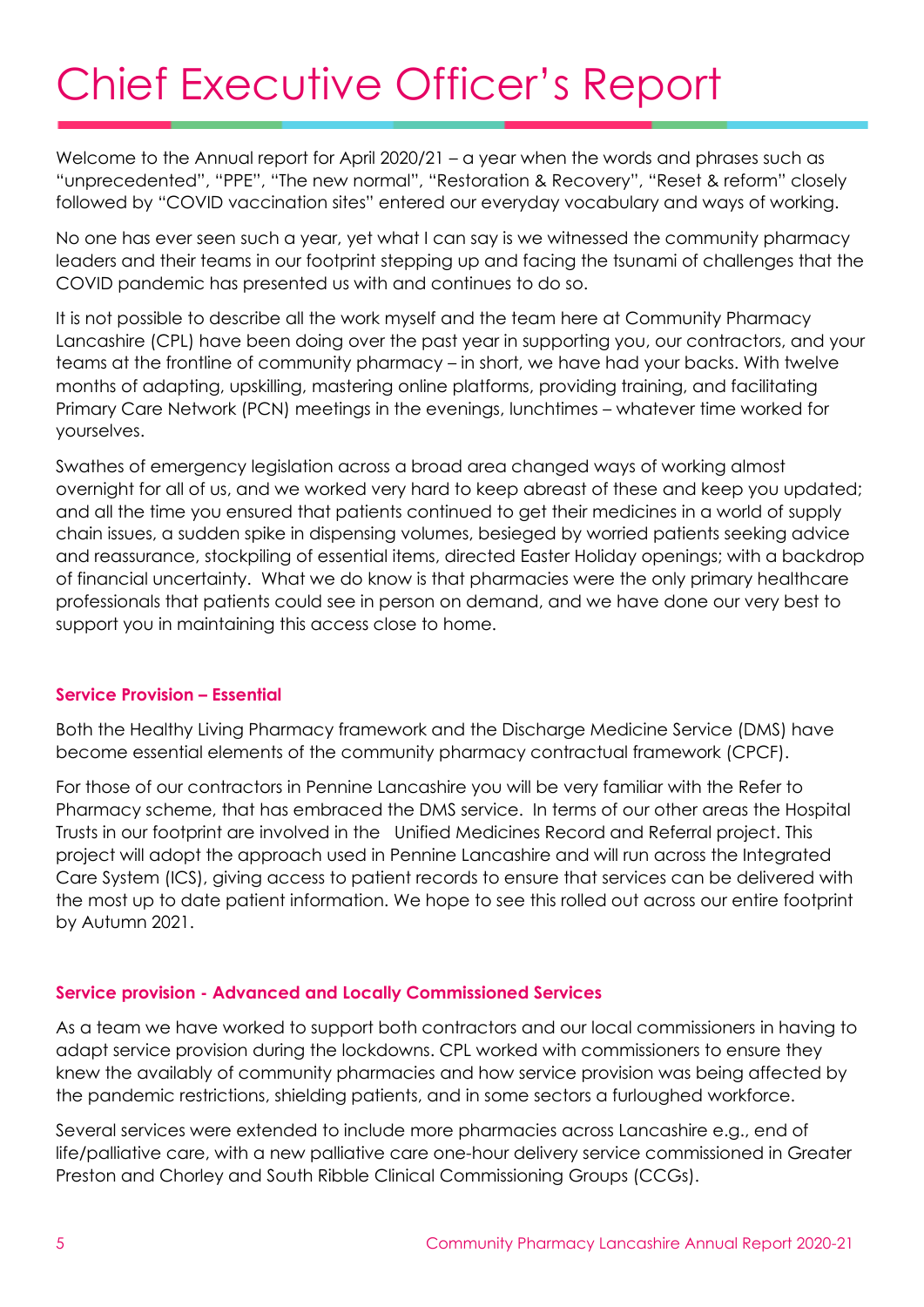CPL have used every opportunity to use PharmOutcomes® to deliver services, existing and new, to make accessibility to services easier for the pharmacy, with clear audit trails. At the end of March 2021, we are still awaiting some services to be stepped up when it is appropriate, this includes the expansion of the Patient Group Direction (PGD) service in Blackburn after the success of the PGD pilot in Darwen.

The 20/21 flu vaccination programme showed once more how community pharmacies can rise to the challenge and vaccinate in a COVID secure environment. In England community pharmacies vaccinated over one million more people than last season, a 25% increase of the overall growth in the flu vaccination programme – far more than our usual share of around  $10-12\%$  1 of the total programme. A phenomenal achievement on its own never mind during a pandemic.

On the 1st November 2020, the Community Pharmacist Consultation Service (CPCS) was extended to include referrals from general practices as well as from NHS 111. Uptake has been slow up to the end of March 2021, however CPL has received funding from NHS England and NHS Improvement (NHSE&I) Lancashire and South Cumbria to support both CPL and our PCN Pharmacy Leads in the implementation of this service during the summer of 2021. Conversations continue to take place with both PCNs and individual GP practices to increase uptake.

Our provider arm company, Choose Health was equally impacted by the pandemic, and an update from their Co-Chief Executives is included later in this report.

#### **Contractor Support**

The pandemic made us rethink how we keep in touch with you our contractors, and our face-toface visits moved onto pre booked telephone calls. Our Operations and Contractor Lead began 'virtual visits' to ensure you were okay, and to make sure we kept in close contact with you.

Along with these phone calls, we continued to reach out to you via a range of channels including our weekly Bulletin (a circulation list now in excess of eight hundred people), social media - Twitter and Facebook, CPL Website, emails sent directly to your PharmOutcomes® and NHS Shared email accounts. The Pharmacy PCN Leads were supported with WhatsApp groups to assist in reaching out to the pharmacies in their individual PCNs.

Listening to your stories back in April/May we heard about the verbal and physical abuse many of you were receiving from patients. We embarked upon a marketing campaign that began with **"Care for your pharmacy so that pharmacy can care or you"** to try and help people understand the pressures we were under and ask them for forbearance. This was picked up by the social media news, local press, and radio and then nationally, as many people were astounded that pharmacy teams were being subjected to such treatment.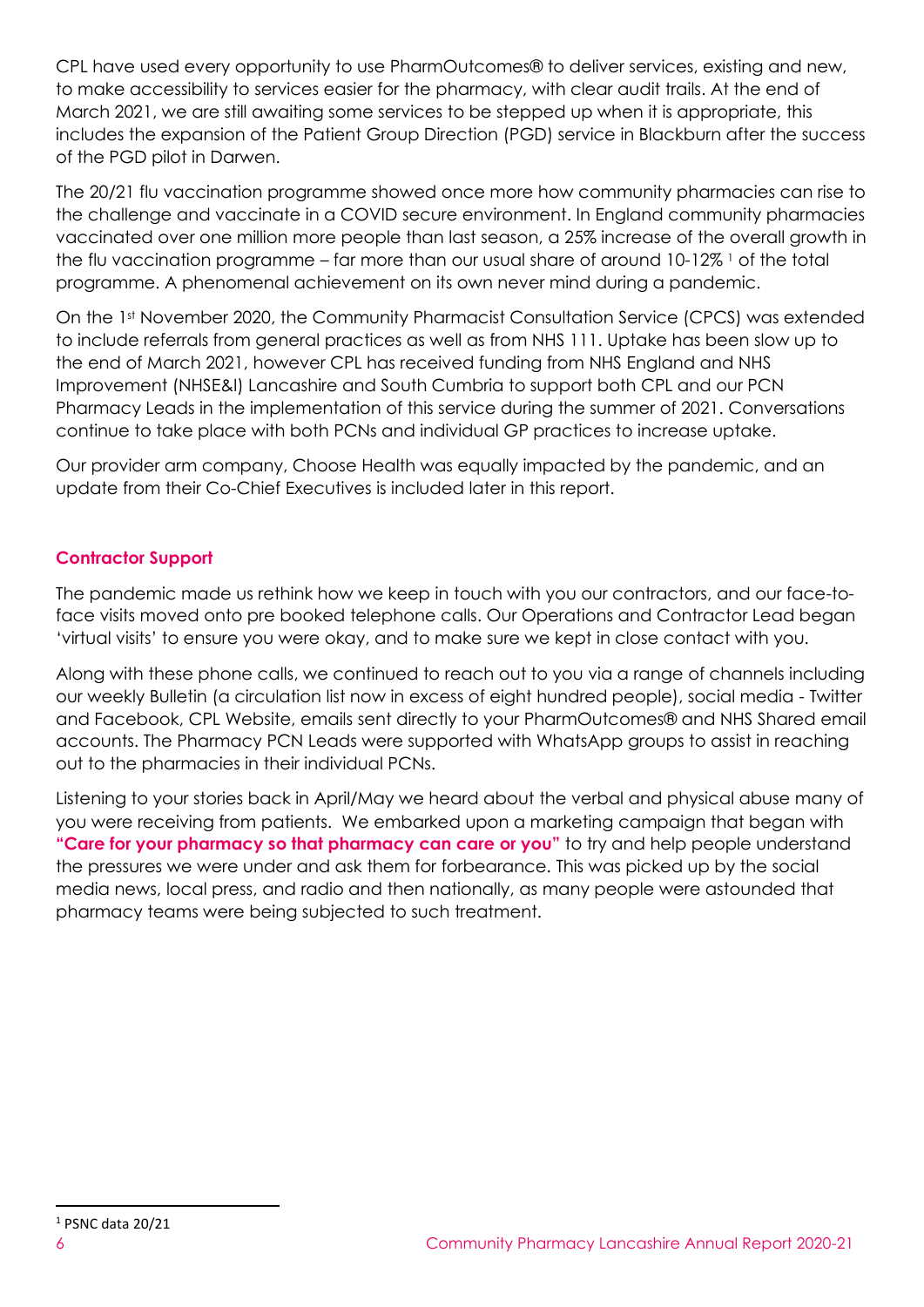

 As we moved out of lockdown one, we moved our message onto **"Stay safe in your pharmacy by knowing what to expect"** and as we approached the flu season **"Get a flu jab in your pharmacy | prepare and protect".**

As part of the flu campaign, we delivered to every pharmacy via the Community Pharmacy PCN Leads a support pack including posters and badges to help support your messaging to patients.





Plate 1 – Window poster, card, and sticker, Flu Campaign 2020-21

#### **Pharmacy Quality Scheme**

We have been very active in supporting our PCN Pharmacy Leads across the year especially around the reporting time for the Pharmacy Quality Scheme (PQS) where they had a lot of coordinating to do in order for all our pharmacies to qualify for payments, both bricks and mortar and distance selling alike.

At this point I would personally like to thank all our PCN Pharmacy Leads for the work they have done and are doing in supporting the community pharmacies within their PCNs. I know this was a big demand on their time. To that end CPL secured funding from the PCN Development Fund to support our Pharmacy Leads for a period of twelve months to commence late 2021 across the ICS, so forty-two PCNs, including six that sit within Community Pharmacy Cumbria. This funding sits outside of the CPCF and is there to support the leads in working in their PCNs for eight hours per month.

CPL facilitated our thirty-six PCN Leads in supporting contractors in having flu and business continuity plan meetings as part of the PQS criteria.

Our aim is always to ensure that through the timely information, resources and support we provide, as many pharmacies in our footprint meet deadlines and maximise the claims, they are able to make wherever relevant.

#### **Training**

The VirtualOutcomes® platform is proving invaluable in supporting your pharmacy teams to keep up with the requirements of the CPCF and other Regulatory changes, along with NHS Public Health Campaigns, Healthy Living Pharmacy Champions, and other services to ensure the best outcomes for patients. The courses are fully funded by CPL so are free to all contractors and their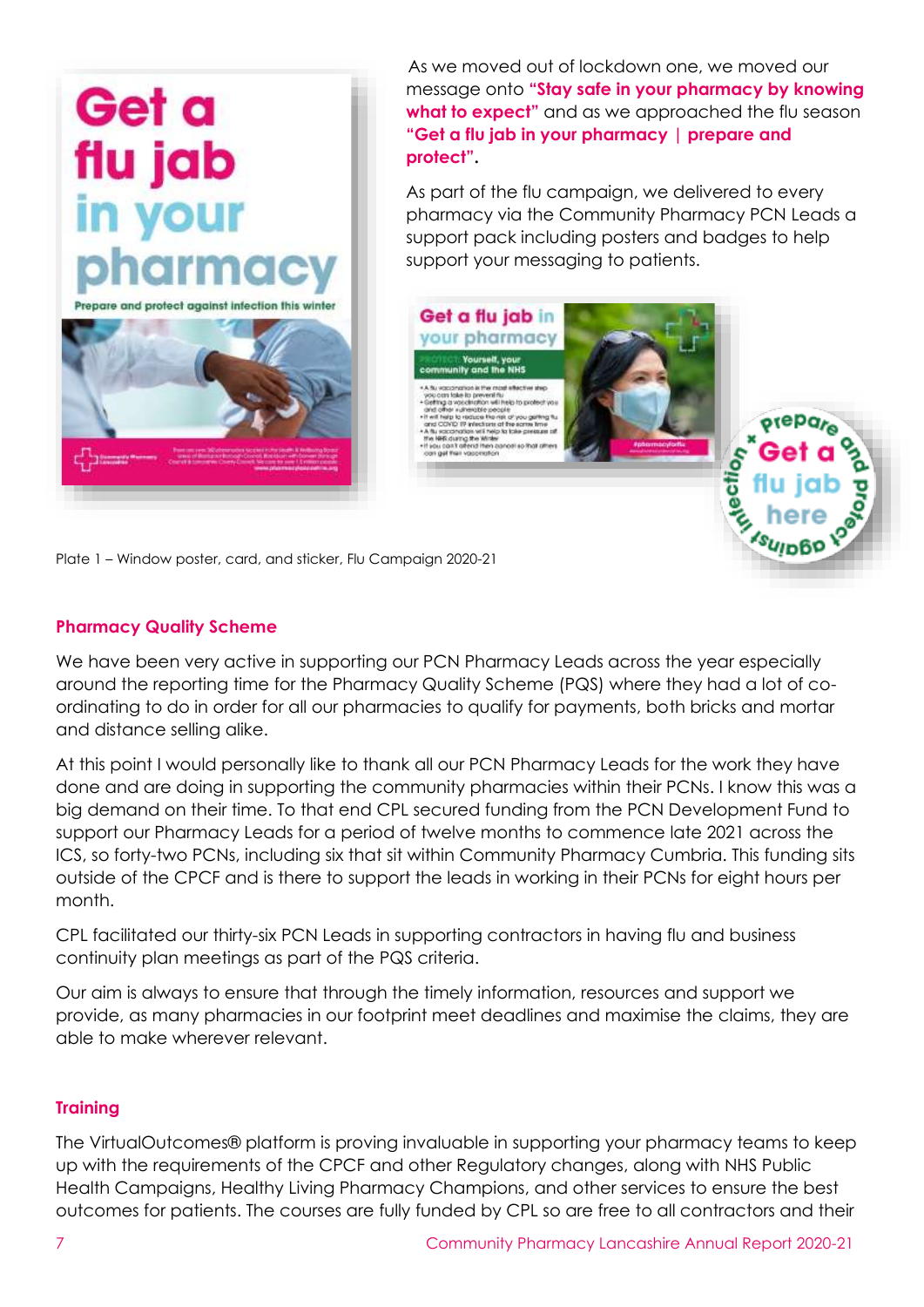teams, with over fifty different modules available, accompanied by a knowledge test and certificates to evidence the training. The pie chart below shows the contractor split of usage across our footprint.



Figure 1 - usage of VirtualOutcomes® by contractor groups across our footprint

Many of our contractors had expressed concern over the sale of Codeine Linctus and to that end during December we undertook a pilot educational event with the General Pharmaceutical Council (GPhC) via Zoom, having a lunchtime and evening session. Change Grow Live (GCL) who commission Substance Misuse Services also spoke at the event to share insights on substance abuse and the help they can provide to contractors on the subject. The pilot was very successful and is now being rolled out across England.

In December we held a virtual event on Emergency Contraception and Safeguarding Training run by one of our commissioners to support contractors. The table below shows the attendance at these CPL supported events.

| <b>Date</b>                             | <b>Event Topic</b>                                       | No. of<br><b>Attendees</b> |
|-----------------------------------------|----------------------------------------------------------|----------------------------|
| 09 December 2020,<br>1:30 <sub>pm</sub> | Sales of Codeine Linctus - is it a cause for<br>Concern? | 28                         |
| 09 December 2020,<br>7:30 <sub>pm</sub> | Sales of Codeine Linctus - is it a cause for<br>Concern? |                            |
| 17 December 2020                        | <b>Emergency Contraception Safeguarding Training</b>     | 34                         |
| February – March 2021                   | <b>36</b> PCN Flu and Business Continuity Meetings       | Over 350                   |

Table 1 – Events held for Contractors April 2020 – March 2021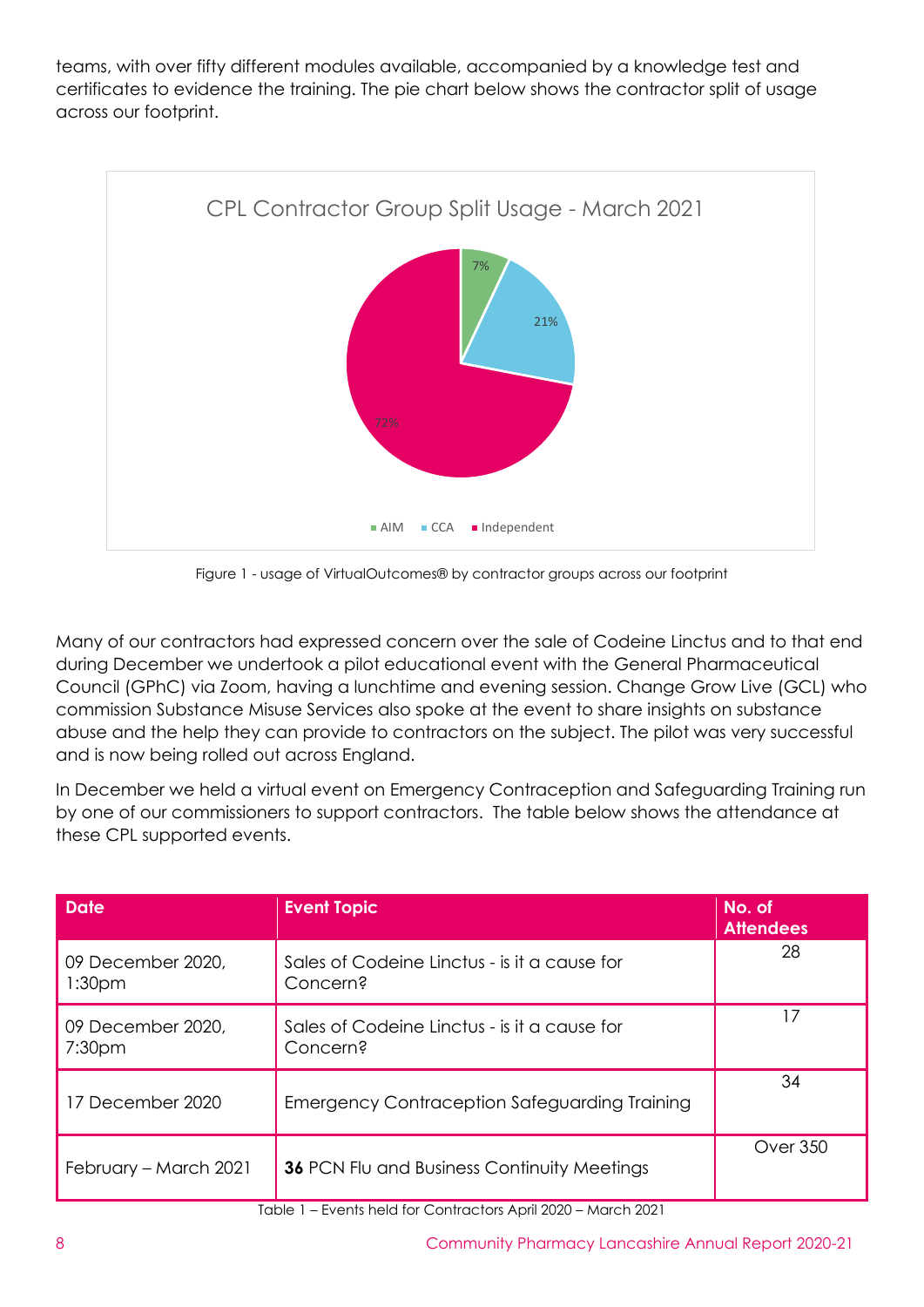What we learnt from hosting these virtual events is that a lunchtime option is proving quite popular, along with evenings, and that a virtual event allows us to record it so contractors and pharmacy teams can also access the event at times that are convenient to them. New ways of working that have been driven by the pandemic.

#### **Collaborative working**

The pandemic has accelerated many good ways of working and we found very quickly that we were working far more closely with other Local Pharmaceutical Committees (LPCs) in the North West. As a collective we have combined weekly meetings with our local NHSE&I regions and the GPhC.

The Chairs of CPL, Bolton & GM LPC and Senior Team members of each LPC meet on a weekly basis with our Pharmaceutical Services Negotiating Committee (PSNC) Regional Representative to feedback to PSNC news from the front line and share best practice between us.

At a North West level, CPL represents the seven neighbouring LPCs in the North West at the Primary Care, Public Health, Health and Justice COVID subgroup, an operational group that looks at the primary care COVID response across the North West, and we represent your views and help needed to ensure you keep your door open. Examples included how community pharmacies had to source our own personal protective equipment for our teams – feeding this back directly into the NHS hierarchy; raising the profile of the pandemic delivery service with partners in primary care, and the difficulties contractors were having in getting their staff vaccinated at the Mass and PCN vaccination sites; this intervention prompted the ICS to give access to these sites for you and your staff to ensure you were offered vaccinations.

Other LPCs have been involved in the PSNC Rapid Action Team that was established to get messages backwards and forwards quickly from PSNC in the early stages of the pandemic as to what was happening on the ground and how they could help; this has now evolved into the PSNC/LPC Operations Team and the LPCs in the North West Region take it in turns to attend these meetings, sharing the workload.

#### **Your safety**

Your safety is of paramount importance to us, and we worked with Lancashire Constabulary to raise the awareness of the needs of pharmacy, and to give you relevant support. Forgive me if I don't list those actions here – they were sent to your secure NHS email addresses.

Our bulletin signposted contractors to where you could find support for completing your COVID risk assessments in protecting your teams and patients, and my team worked tirelessly to ensure that your pharmacy staff were given access to COVID vaccinations once they became available in December 2020.

Many of you were worried about having to close temporarily your pharmacy due to COVID. The emergency provisions in the NHS (Pharmaceutical and Local Pharmaceutical Services) Regulations 2013 enabled this to happen, and we supported many of you with telephone advice and updated our website to make it very easy to find support on what to do if you found yourself in this difficult situation.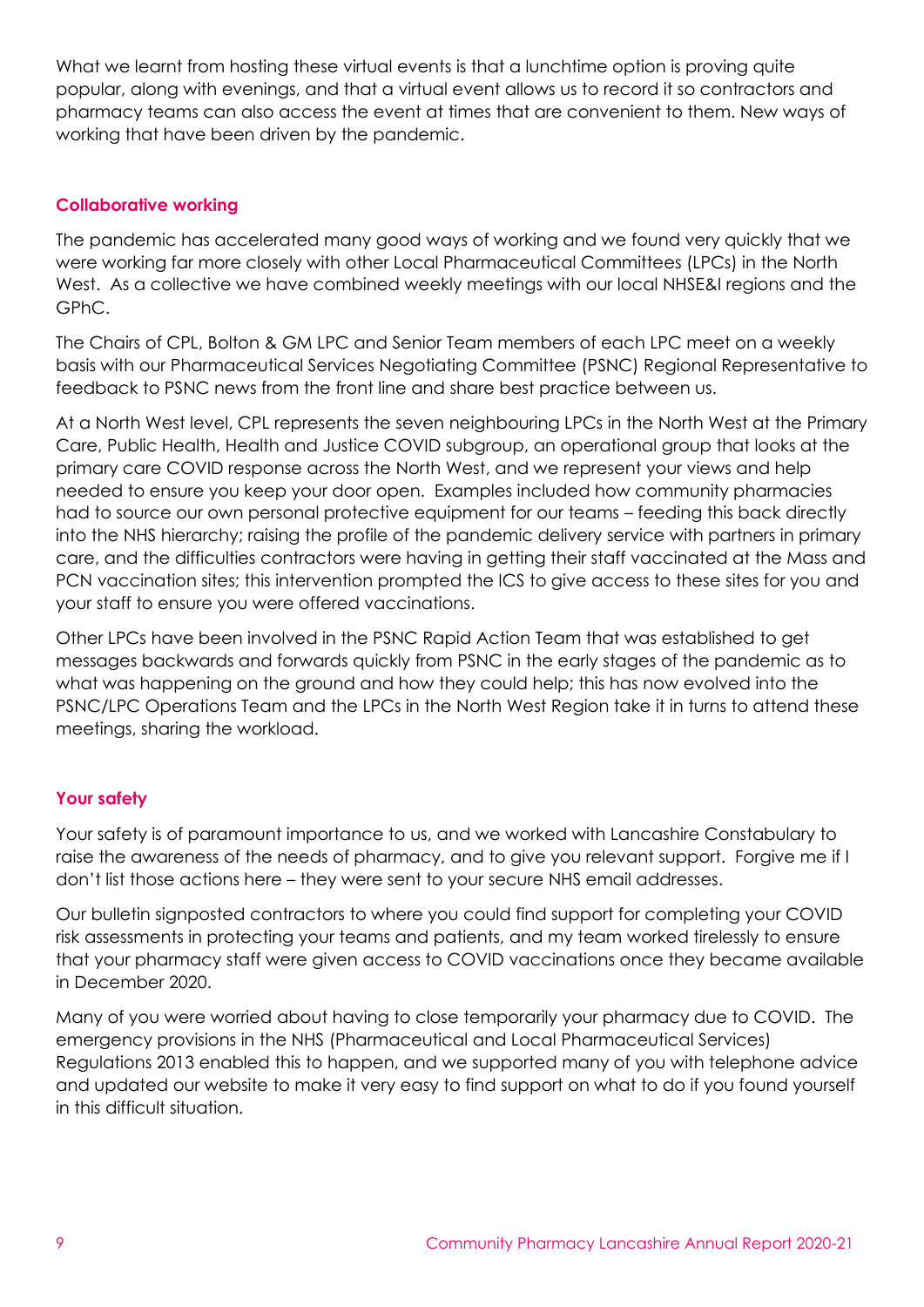#### **Pharmacy Representation**

During the summer PSNC published the Report from the Wright Review. The Wright Review is an PSNC initiated Independent Review of Contractor Representation and Support, that explores efficiencies and better ways of providing value for money support to front-line contractors, at both local and national levels.

Your committee members have been involved in and contributed to every step of this review process throughout, and at the end of 2020 we saw the establishment of the Pharmacy Review Steering Group (RSG) to move this work on, holding their first engagement events with Contractor Forums and LPCs in March 21.

Our thanks to those of you who completed both national PSNC Pharmacy Advice Audits in July and again at the start of 2021. One hundred and forty-seven of you participated in the audit and helped PSNC calculate that in England that the average pharmacy carries out around 17 consultations per day or more than 100 per week.

In late 2020 we heard the great news of a COVID vaccine becoming available and to that end CPL has been working with NHSE&I in ensuring that the community pharmacies within our footprint were well represented in the conversations that ensured having an involvement in the national wider primary care COVID vaccination programme. The work continued with NHSE&I as we saw surge planning put into place to cover 'hard to reach' patients.

#### **Members of Parliament**

In our footprint we have eighteen Members of Parliament (MP). We contact them on a regular basis; this year we have raised issues such as the abuse faced by our pharmacy teams, the lack of funding for the pharmacy sector, the ambiguity around the Advanced Payments of £370m, and have worked with the MPs in raising these matters as questions either with the Minister or in the House. We held two virtual meetings for our MPs, one for the Conservative MPs and one for Labour MPs.

We shall continue to work with our MPs and if any of you would like to host a MP visit to your pharmacy, we would be more than happy to support you in delivering this, simply let us know.

#### **Market Entry**

With respect to Market Entry applications, the last year has seen a lot of activity, with twelve of our community pharmacies ceasing to trade; four of which were consolidations, along with six No Significant Change Minor relocations and twelve Change of Ownerships as well one further which was a combined Change of Ownership and Relocation, and three new openings. We have provided support to several contractors with market entry issues, as the normal market entry processes were impacted on and delayed by the pandemic. The pandemic has also led to a delay in the revisions of the Pharmaceutical Needs Assessments by our three Health & Wellbeing Boards.

#### **Your committee**

The committee of fifteen members has met twelve times this year, this included seven full meetings, the Annual General Meeting and four smaller extra ordinary meetings to discuss matters such as the Wright Report. Some Members have individual responsibilities in sub committees e.g., Governance and the Staff Committee.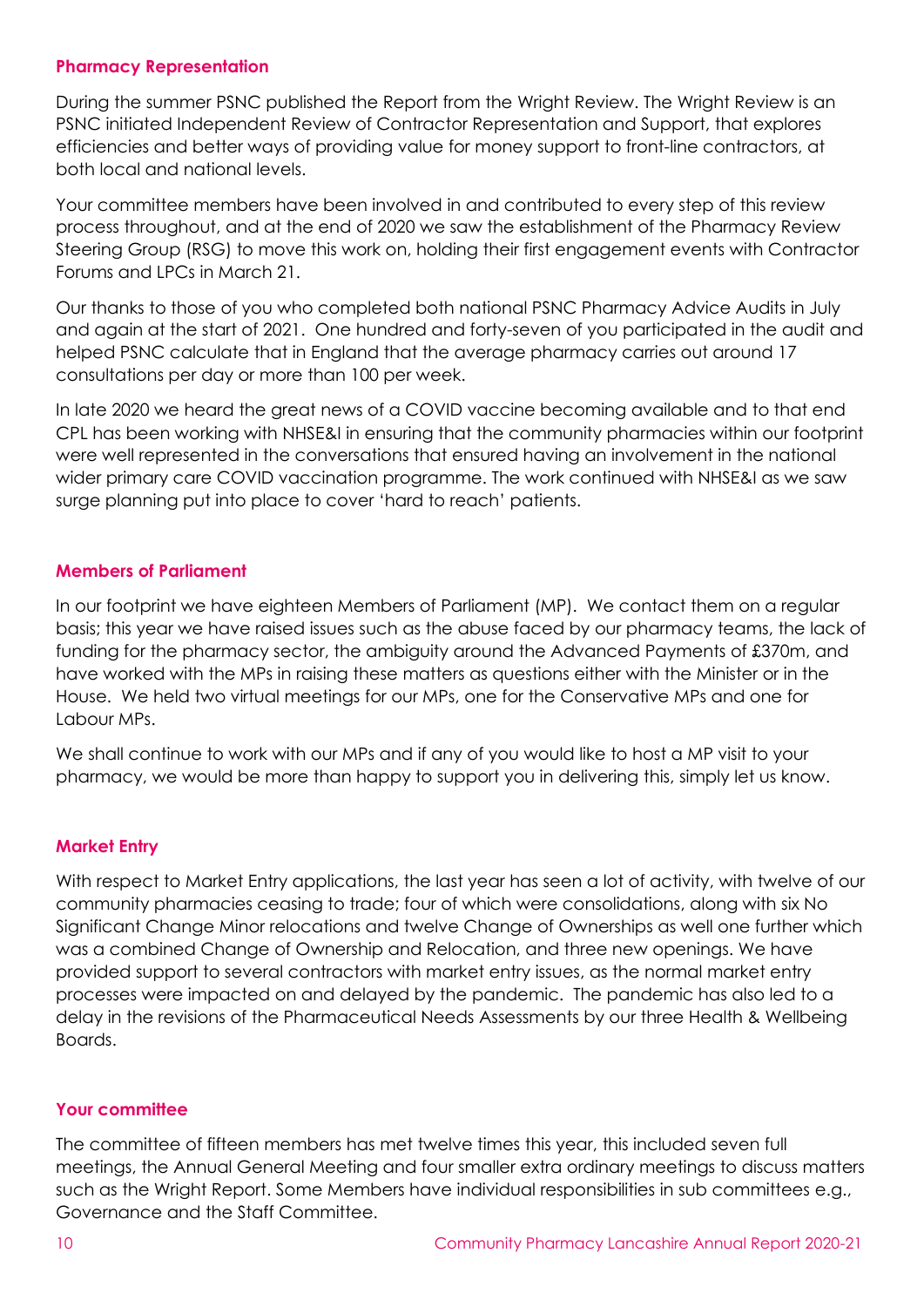We believe our operational efficiency as a committee produces real value for money for you, the contractors who fund us. We will continue to ensure that CPL remains fit for the future, able to continue and sustain the effort to engage and influence on your behalf keeping pharmacy firmly in the picture everywhere across NHSE&I Lancashire and South Cumbria, the ICS, the eight Clinical Commissioning Groups and three local authorities and Health and Well Being Boards to name a few of the groups that we represent you on.

If any of you want to see what CPL is about, you are welcome to join us at our meetings with prior arrangement with myself or a member of the committee/team simply in order to manage the logistics. We will continue to keep in touch and update you in our normal way, through e-mails, telephone calls, Bulletin, via Twitter as well as our website. We always welcome any feedback you have and are always keen to hear of your ideas for how we may be able to support you better.

On behalf of CPL, I wish you and your team all the very best for the forthcoming year.

Kath Gulson

Chief Executive Officer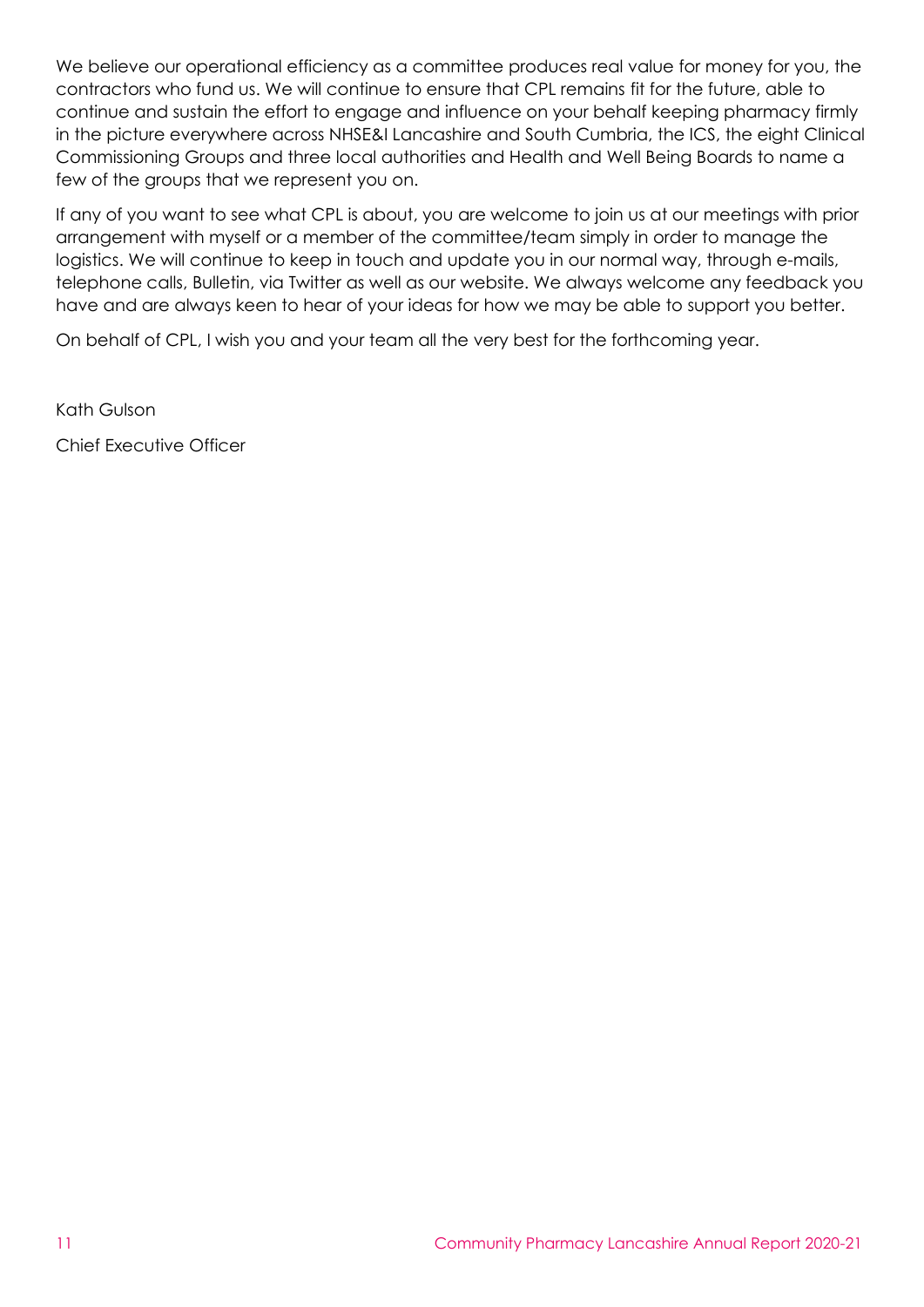CPL is funded by a fixed statutory levy which NHS England (managed through the NHS Business Services Authority) is empowered by regulation to deduct from the remuneration paid to community pharmacy contractors. The annual accounts year ended 31st March 2021, can be found on our website [www.pharmacylancashire.org](http://www.pharmacylancashire.org/) .

#### **Income Sources**

CPL income for 2020/21 raised from pharmacy contractors via the levy was £360,000, an average of £984 per NHS pharmacy contract for the year. This benchmarks CPL roughly in the middle of other LPCs for levy according to the Wright review in 2019 (range £500-£1400). Smaller incomes were made through external bodies (e.g., CCGs) paying for our input in their meetings or for providing training services (e.g., Health Education England). Towards the end of the financial year the committee agreed to allow selected Pharma companies to sponsor committee meetings so that costs could be offset [Please note that spending of contractor funds is not influenced by these companies and all staff and members annually sign declarations of any conflicts of interest].

#### **Spending**

For every £1 of levy income raised:

- $\checkmark$  54p was spent directly supporting and representing contractors locally (via Community Pharmacy Lancashire and some LPC members undertaking local representation).
- $\checkmark$  30p was sent to PSNC to fund their work nationally for contractors in Lancashire.
- $\checkmark$  9p was spent on administration and governance costs (making sure that we are a well-run, accountable organisation that meets its constitutional duties) – more than half of these costs being committee meetings.
- ✓ 7p was unspent as some of our costs reduced because of Covid-19 restrictions. We have already started giving this back to contractors by way of reduced levy over 2021/22.



#### **Notable Spending**

During the Autumn/Winter of 2020/21 we commissioned a £25,000 marketing campaign for flu which was followed by the largest NHS and private flu vaccination numbers ever administered by pharmacies in Lancashire. Following the Wright review in 2019, CPL took significant time feeding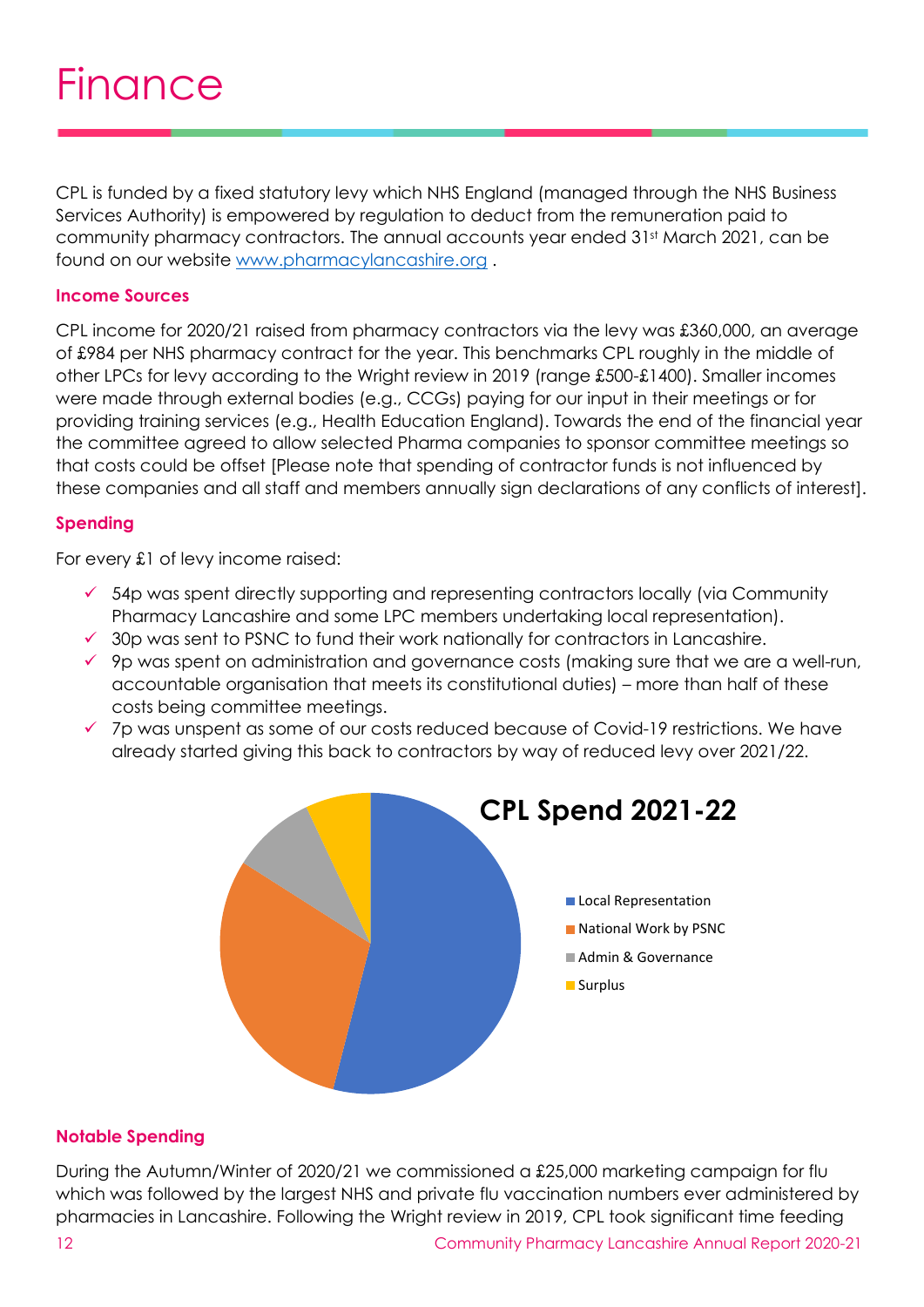into the review and in implementing the relevant outputs from the review for our organisation. The direct costs attributed to this were in excess of £8,500.

As highlighted earlier, CPL responded to the Covid-19 pandemic by supporting both contractors (e.g., by safety and promotional media campaigns) and staff (by providing adjustments for home-working and remote activity). Like many other organisations, although safety and necessity took precedence initially, we found that some of these ways of working could be adapted to increase both effectiveness and reduce costs. This has meant that by the year end we were able to not only achieve our goals within our budget but actually produce surplus which is being returned to contractors through a reduced levy for 2021/22.

#### **Outlook**

In budgeting for 2021/22 we took a view that restrictions would slowly be lifted through the year, resulting in a partial return to 2019 activity but recognising that many meetings would remain digital. This meant that we could still reduce the contractor levy from April 2021 however we continue to review this regularly given the uncertainty of the easing of restrictions.

Benjamin Fell

**Treasurer**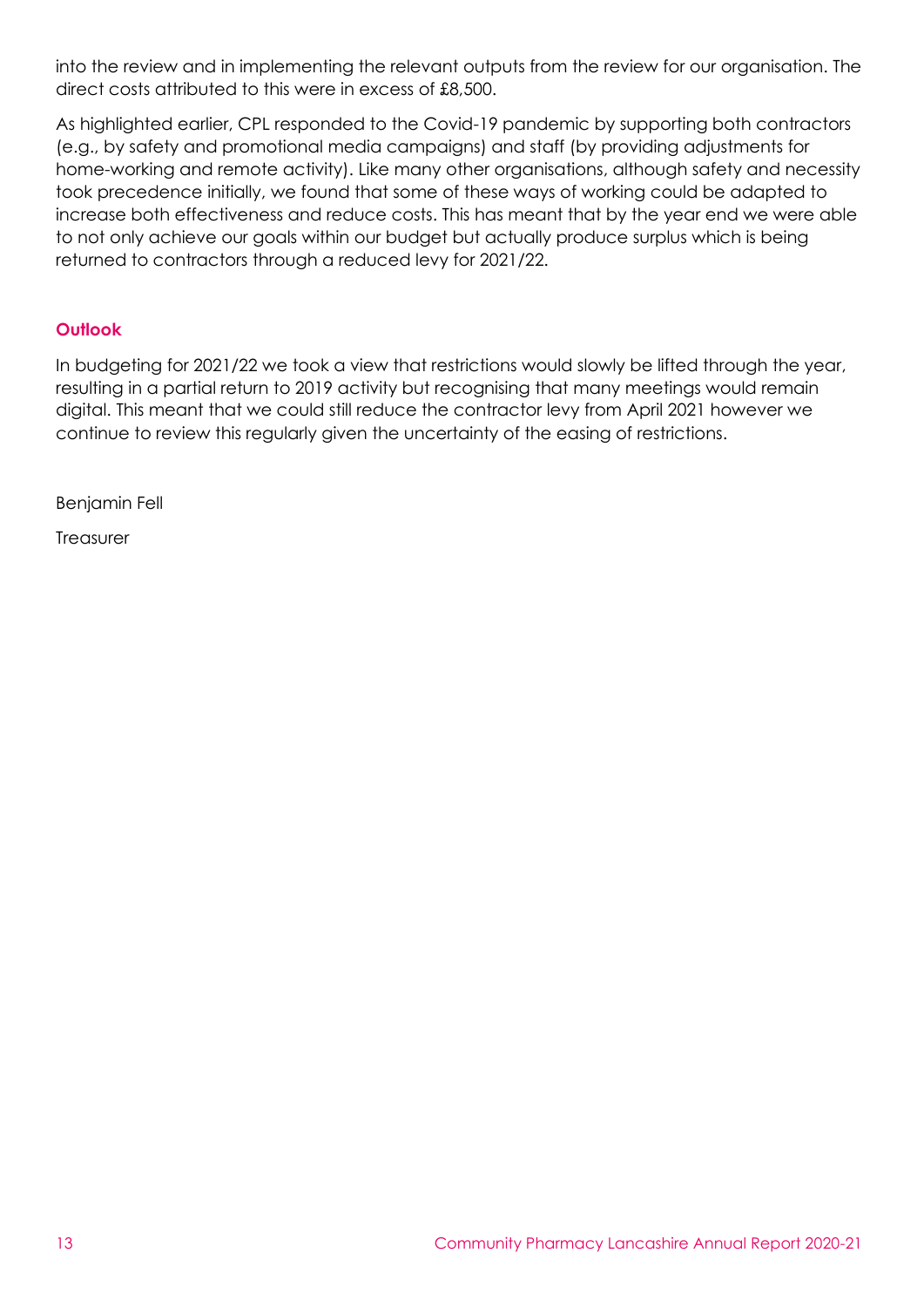CPL has a Governance subcommittee comprising of three members who meet regularly. The purpose of the Governance subcommittee is to assure CPL's adherence to the LPC's governance framework and duties under the LPC constitution. The subcommittee also reviews the PSNC's governance framework, promotes and demonstrates good governance and considers any complaints about an alleged breach of governance by any member of the committee.

Key activity 2020-21:

- ✓ CPL has performed a full health and safety review in conjunction with Ellis Whittam, our employment, law, and HR specialists.
- ✓ As a requirement of the health and safety review, all executive team staff have completed their annual health and safety training.
- ✓ The Governance subcommittee has ensured CPL is fully compliant with all aspects of GDPR.
- ✓ CPL has established a complaints policy which is published on our website.
- ✓ Completed the PSNC LPC Annual Governance Review Self-Assessment. Criteria is broken down into three levels: amber - potential concerns, green - good and purple - exemplary. CPL is pleased to report all criteria are green and above.

Governance Subcommittee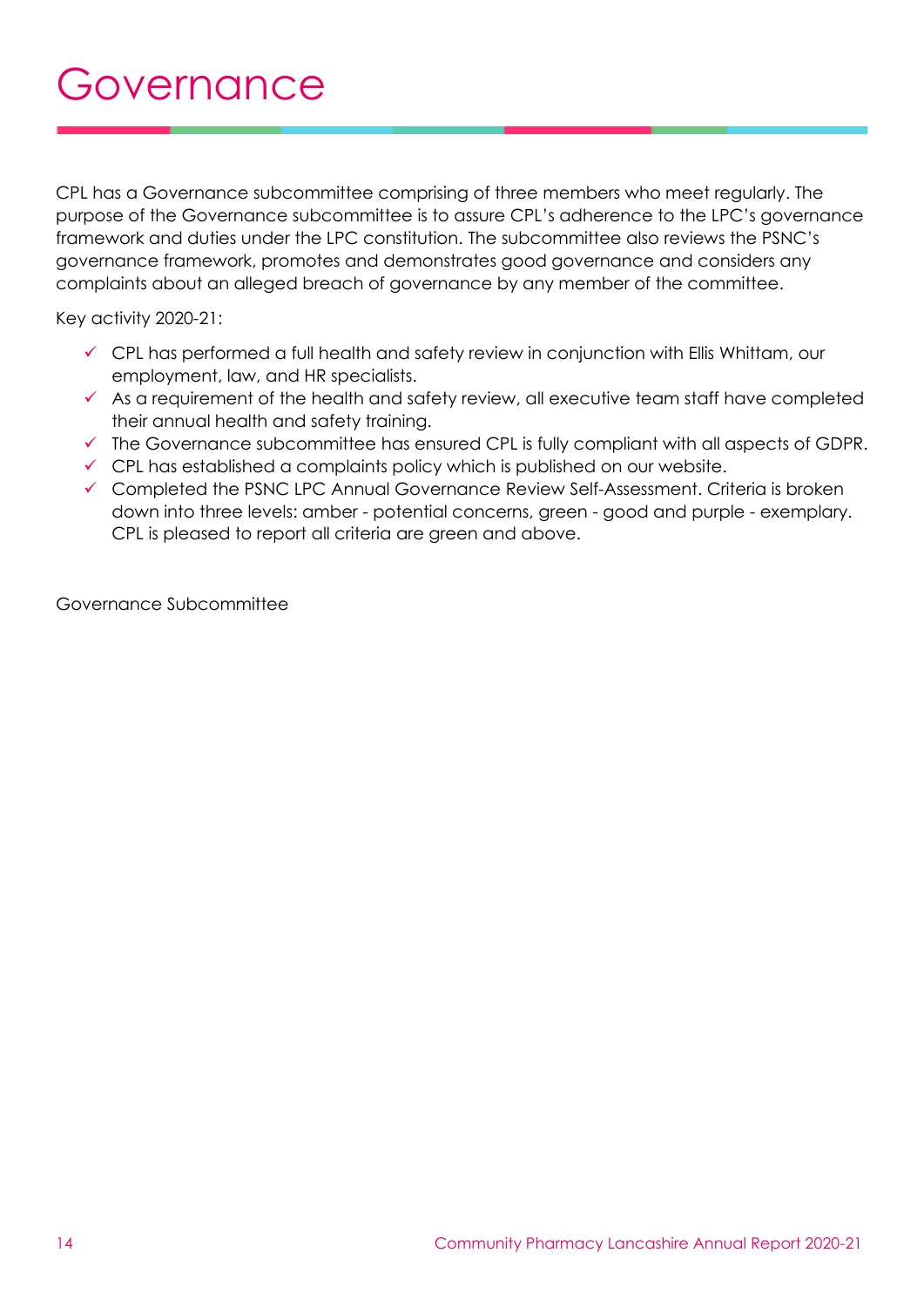Choose Health, CPL's provider company have experienced a significant impact on service delivery during the COVID pandemic. Contractors' ability to deliver services was inevitably impeded and prevented due to the pandemic itself, and the resources required to mobilise the pharmacy response to COVID 19.

Choose Health was able to secure an interim payment model for the NHS Health Checks contract which allowed Choose Health to retain its core funding through the support of Lancashire County Council (LCC) Public Health.

During the period of no activity, staff were furloughed until able to return safely to develop and execute COVID Recovery Plans. This is the phase the organisation is still in and is working with LCC on their ambitions for a new service specification from 2022.

Suzy Knowles and Sophie Smith

Co-Chief Executives, Choose Health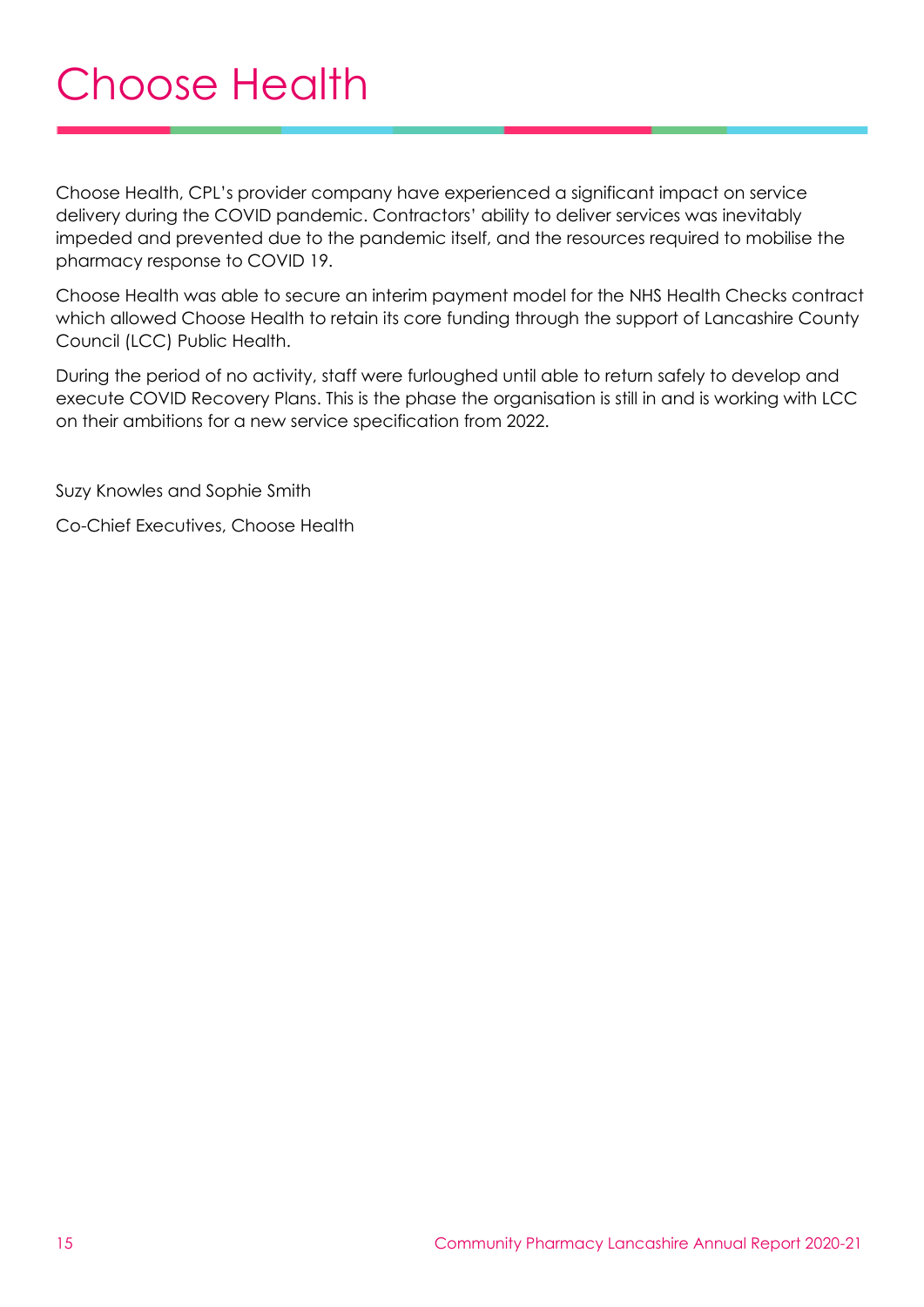### CPL Membership 2020-21and Team

| <b>CPL Member</b>                                     | <b>Representing</b>                     | <b>Attendance</b>                  |  |
|-------------------------------------------------------|-----------------------------------------|------------------------------------|--|
| Michael Ball                                          | Independent                             | 6 out of 7                         |  |
| <b>Chair, Staff Sub-Group</b>                         |                                         |                                    |  |
| <b>Richard Wood</b>                                   | <b>CCA</b>                              | 7 out of 7                         |  |
| <b>Vice Chair, Staff Sub-Group</b>                    |                                         |                                    |  |
| <b>Ben Fell</b>                                       | <b>CCA</b>                              | 4 out of 4 (resigned Summer        |  |
| <b>Treasurer</b>                                      |                                         | 2020)                              |  |
| Asif Adam                                             | Independent                             | 7 out of 7                         |  |
| <b>Governance Sub-Group</b>                           |                                         |                                    |  |
| Mubasher Ali                                          | <b>CCA</b>                              | 7 out of 7                         |  |
| <b>Staff Sub-Group</b>                                |                                         |                                    |  |
| Roger Balshaw                                         | <b>CCA</b>                              | 7 out of 7                         |  |
| Arifbhai Bhuriya                                      | <b>CCA</b>                              | 2 out of 3 (joined Summer<br>2020) |  |
| Conor Coyle                                           | Independent                             | 6 out of 7                         |  |
|                                                       |                                         |                                    |  |
| Nicola Cross                                          | <b>CCA</b>                              | 5 out of 6 (resigned January       |  |
|                                                       |                                         | 2020)                              |  |
| Hamzah Hasan                                          | <b>CCA</b>                              | 0 out of 0 (joined mid-            |  |
|                                                       |                                         | February 2021)                     |  |
| Riaz Hinglotwala                                      | Independent                             | 7 out of 7                         |  |
|                                                       |                                         |                                    |  |
| <b>Tahir Hussain</b>                                  | <b>AIM</b>                              | 7 out of 7                         |  |
|                                                       |                                         |                                    |  |
| Khalid Khan                                           | Independent                             | 6 out of 7                         |  |
|                                                       |                                         | 6 out of 7                         |  |
| Aisling O'Brien<br><b>Governance Sub-Group, Staff</b> | Independent                             |                                    |  |
| Sub-Group                                             |                                         |                                    |  |
| <b>Yusuf Oomer</b>                                    | <b>CCA</b>                              | 3 out of 7                         |  |
|                                                       |                                         |                                    |  |
| Martin Smart                                          | <b>AIM</b>                              | 4 out of 7                         |  |
| <b>Governance Sub-Group</b>                           |                                         |                                    |  |
| Mari Williams                                         | <b>CCA</b>                              | 6 out of 7                         |  |
|                                                       |                                         |                                    |  |
| <b>Team Member</b>                                    | <b>Role</b>                             |                                    |  |
| Kath Gulson                                           | <b>Chief Executive Officer</b>          |                                    |  |
|                                                       |                                         |                                    |  |
| Nicola Feeney                                         | <b>Services and Development Manager</b> |                                    |  |
|                                                       |                                         |                                    |  |
| Laura Dunkley                                         | <b>Operations and Contractor Lead</b>   |                                    |  |
|                                                       |                                         |                                    |  |
| <b>Barbara Bentwood</b>                               | Administrator                           |                                    |  |